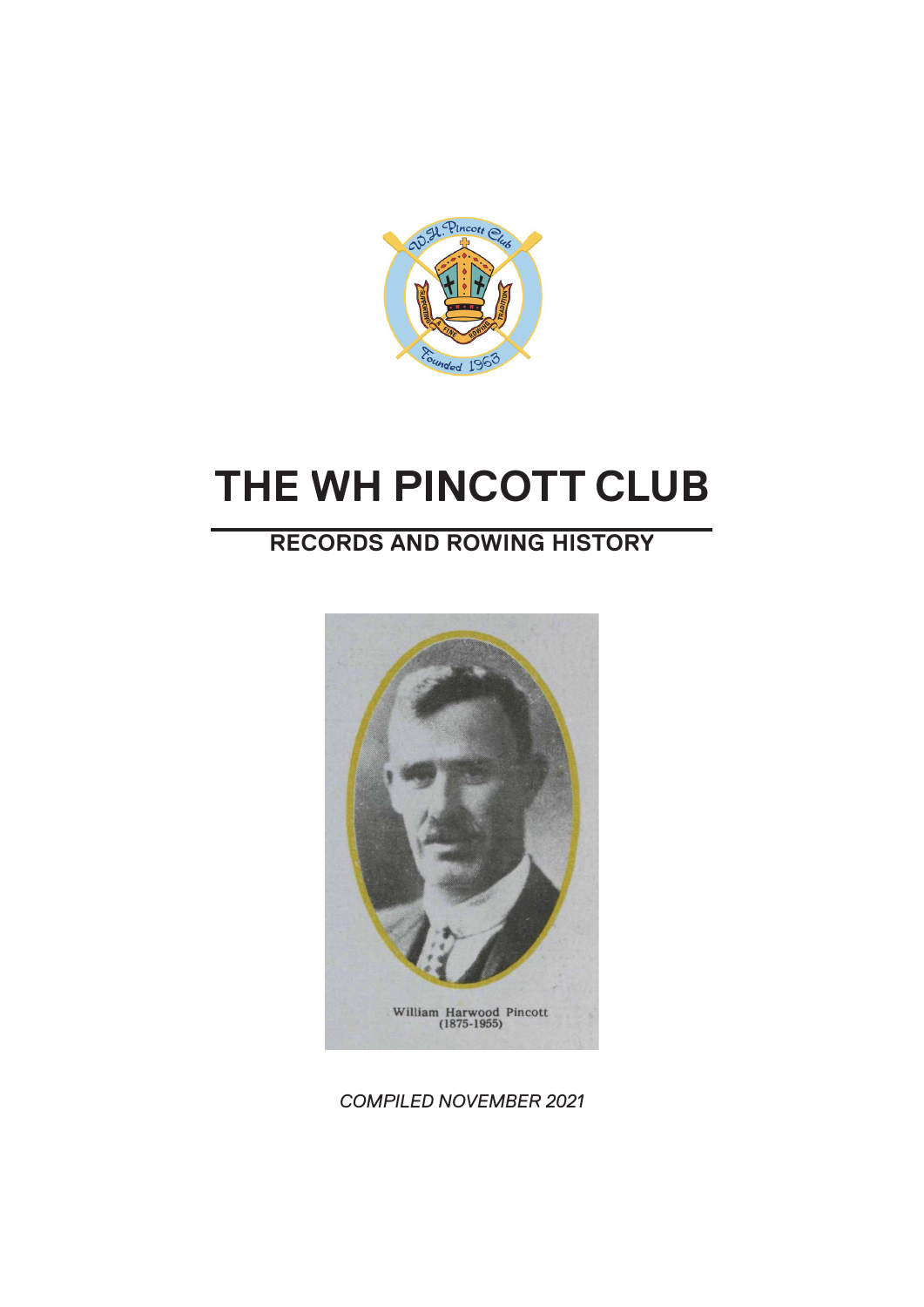# **CONTENTS**

| 3  |
|----|
| 3  |
| 3  |
| 5  |
| 5  |
| 6  |
| 6  |
|    |
| 7  |
| 8  |
| 9  |
| 9  |
| 10 |
| 11 |
|    |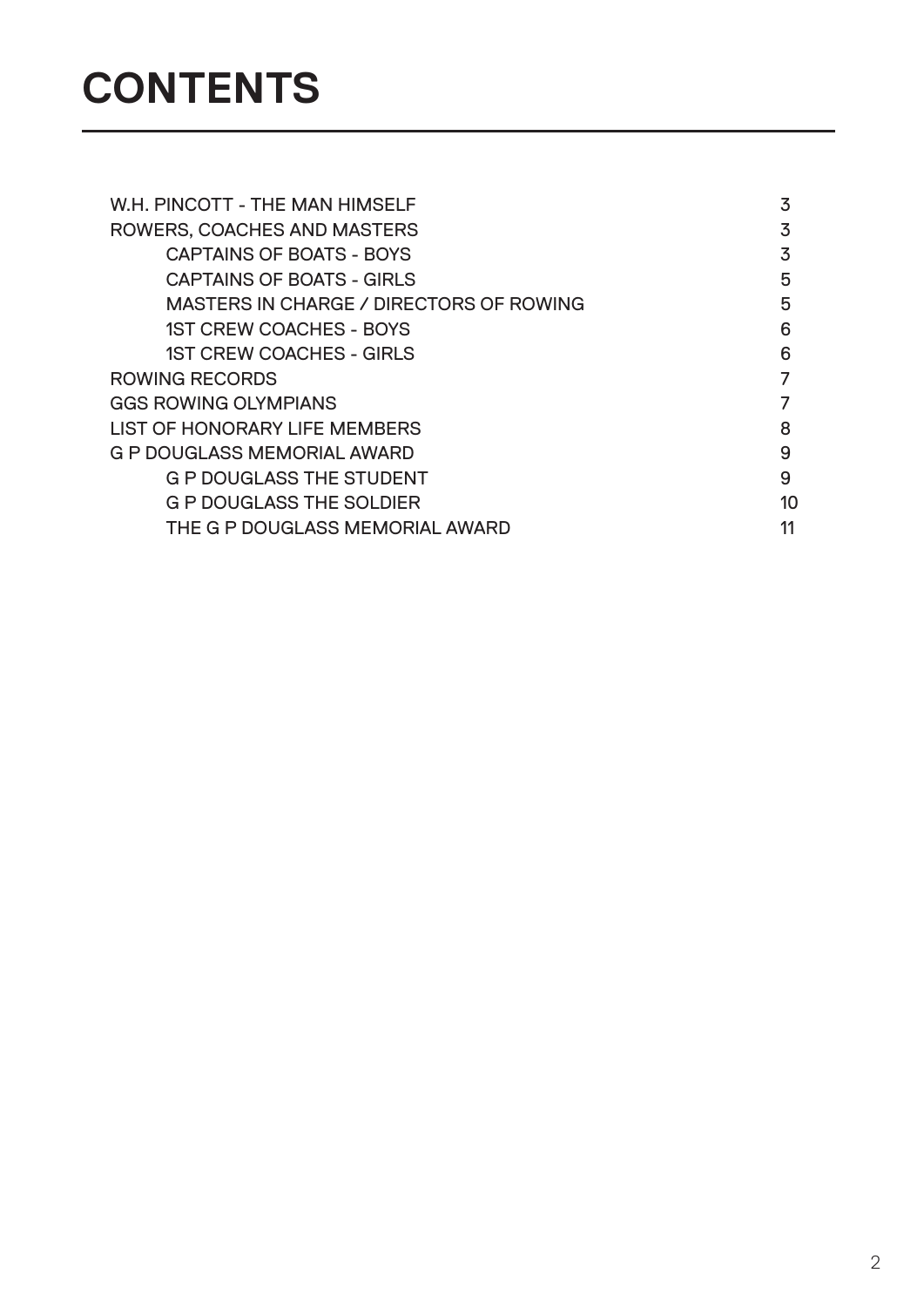# **W.H. PINCOTT**

#### **THE MAN HIMSELF**

W.H. (Pinny) Pincott coached the Geelong Grammar School (GGS) first VIII from 1924 until 1944 and continued to support his successors actively until his death at the age of 79 in 1955. During this period, GGS was Head of the River six times.

W.H. Pincott attended GGS from 1886 until 1894. He was a prefect, he captained the first XVIII as well as playing in the first XI. He later played League football with Geelong.

For many years, W.H. Pincott rowed with the Barwon Club. However, coaching was his real interest and he coached many Barwon senior crews, a Melbourne University VIII and on occasions, the Geelong College crew. It is for his sincerity and simplicity of approach and for his great influence on coaches and the coaching of rowing that he will long be remembered.

## **ROWERS, COACHES & MASTERS**

## **CAPTAINS OF BOATS - BOYS**

#### **Year Captain/s Year Captain/s**

1874-75 C. Fairbairn 1876 C.N. Armytage 1877-79 G.M. Smith 1877-79 G.M. Smith 1881 R.J.M. Broughton 1882-83 H. Brush 1884 T. Bailey **1885 M. Morgan & A.J. Bailey** 1888 S. Bailey & T. Parkin 1889 T. Parkin 1890 E.W. Bagot 1891 A.W. Whitney 1892 A.W. Whitney & E. James 1893 E. James & W. Macartney 1894 C. Bailey & R.M. Williams 1895 R.M. Williams 1898-89 H. Macartney 1900 V.H. Gard 1901 V.H. Gard & N.S. Smith 1902 N.S. Smith 1903 G.R. Collins 1904-05 J.H. Lindon 1906 C.P. Cooke 1907 G.H. Patterson 1908 J.E. Roe 1909 F.H. Lascelles & E.L. Smith 1910 F.H. Lascelles 1910 C.N. Armytage 1912-13 A. Davenport 1914 J. Webster & F.P. Brett 1915 F.P. Brett 1916 N.F. Armytage & C.E.Beveridge 1917 J.L. Jardine 1918 J.L. Jardine & P.C Ferguson 1919 W.S Fraser & R.E. Webb-Ware 1920 R.E. Webb-Ware 1921 F.C. Cole 1922 G.C. Northcote 1923 R.W.M. Onslow & J.A. Hardy 1924 J.A. Hardy & W.M. Morgan 1925 H.C. Morphett 1926 W.B. Griffiths 1927 W.H. Sherlock 1928 T. C. McKellar 1929 J.C. Guest 1930 P.A. Thornley & J.C. Barclay 1931 J.C. Barclay 1932 H.M. RItter 1933 W.E. Lloyd 1934 S.R.C. Wood

# 1886 J.E. Robertson 1887 J.E. Robertson, S.F. Mann & F. James 1896 N.L. Calvert & T.N. Collins 1897 T.N. Collins & H.D.K. Macartney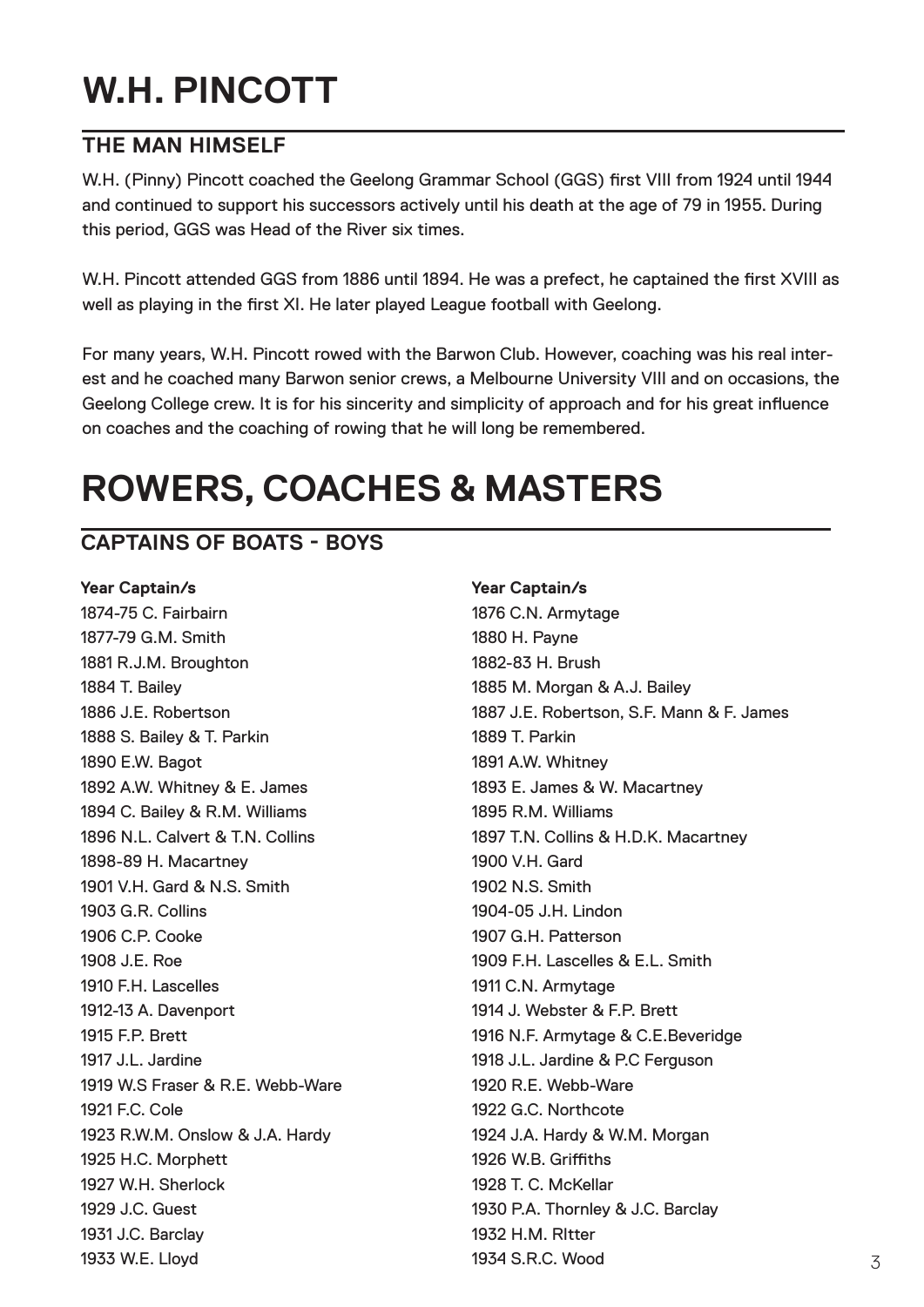## **ROWERS, COACHES & MASTERS**

### **CAPTAINS OF BOATS - BOYS (CONTINUED)**

1935-36 A.P.S. Wood 1937 C.D. Smith 1938 J. McA.H. Lockwood 1939 C.F. Angus 1940 F.G. Davidson 1941 W.S.C. Hare 1942 C. Darvall 1943 W.H. Morshead 1944 W.J. Grose 1945 J.G. Perry 1946 G.T. Kryger 1947 A.H. Purves 1948 G.E. Carroll 1949 J.S. Jose 1950 C.H. Mylius 1951 D.K. Sholl 1952 H.W.W. Hopkins 1953 W.R.R. Beggs 1954 R.B. Ritchie 1955 R. Southby 1956 J. G. Gatenby 1957 N.P.W. Allen 1958 W.J.P. Gatenby 1959 G.H. Burston 1960 R.W. Trotter 1961 J.W. Rutter 1962 D.McL. Robinson 1963 R. Chambers 1964 S.I.R. Bubb 1965 R.R. Peardon 1968 R.S. Benson 1969 J.A. Kettlewell 1970 C.J. Koren 1971 G.J. Wood 1972 S.H. Tuck 1973 R.J. Ashbolt 1974 H.J.M. Lowe 1975 P.H. Weibye 1976 D.B. Wainewright 1977 S.W. Gubbins 1978 A.P. Thompson 1979 W.P. Wilson 1980 D.J. Mackey 1981 P.E. Devilee 1982 D.B. Merryless 1983 P.D. Howes 1984 R.C. Lee 1985 R.I.C. Jamieson 1986 T.A.E. Gubbins 1987 C.J. Dawson 1988 P.B. Arms 1989 S.C. Teschendorf 1990 R.J. Dowd 1991 W.H. Pincott 1992 A.J. Paice 1993 R.T.B. Paul 1994 T. Ramsay 1995 W.T.B. Paul 1996 A.L. Latrielle 1997 A.W. Mackinnon 1998 H.P.H. de Crespigny 1999 N.R. Smithwick 2000 S.W. Wythes-Willis 2001 R.W.G. Cutler 2002 L.W. Smith 2003 H.R.A. Thomson 2004 J.R.O.D. Cutler 2005 S.D.A. McCallum 2006 J.R.C. Thomson 2007 A.J. Austin 2008 C.A.J. Habla 2009 E.D. Levy 2010 D.R.J. Cameron 2011 H.W.C. Baylis 2012 I.H.M. Cameron 2013 C.A. Tomczak 2014 E.D. Gubbins 2015 D.W. Larritt 2016 T.R.M. Rafferty 2017 J.R.T. Mentha 2018 H.E. Wynn-Pope 2019 W.J Allen 2020 S.H. Wagstaff 2020 J.F. Barber

**Year Captain/s Year Captain/s** 1966 S.C. Manifold 1967 P.C. Wallace & R.M.S. Manser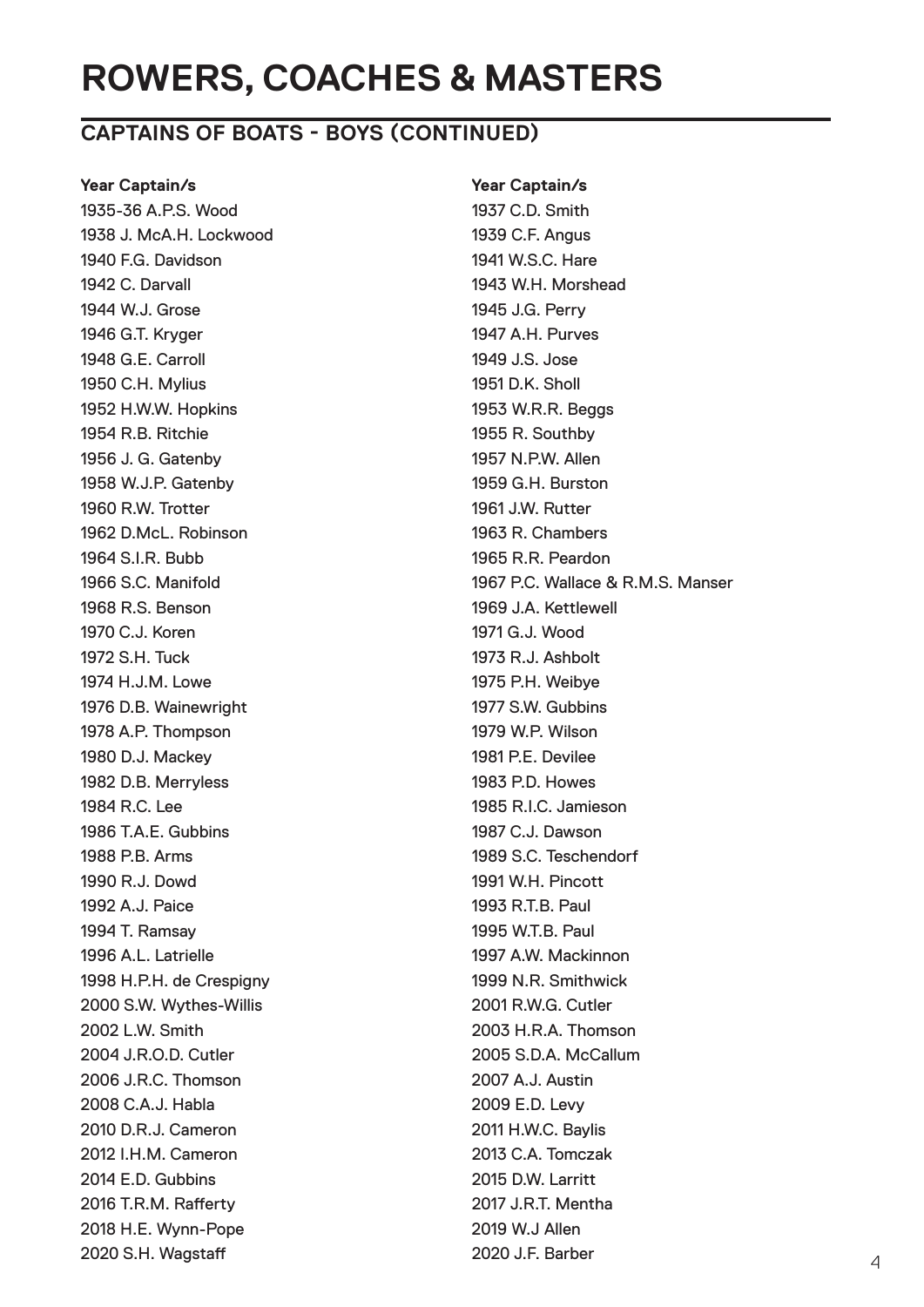## **ROWERS, COACHES & MASTERS**

#### **CAPTAINS OF BOATS - GIRLS**

#### **Year Captain/s Year Captain/s**

1980-81 J.L. Ferguson 1982-83 C.J. Gilder 1984 R. Gilder 1985 A.K. Robertson 1986 A.K. Plowman 1987 E.A. Gunnersen 1988 R.S. Joyce 1989 G.A. Coy 1990 S.C. Harris 1991 C.G. Button 1992 J.S. Hawker 1993 P.K.H. Herbert 1994 R.E. Gude 1995 P.J. Harvey 1996 K.E. Hudson 1997 C.M. Coote 1998 G.C.P. Consett 1999 Z.M. Robertson 2000 K.C. Thomson 2001 C.L. Delany 2002 S.A. Luckock 2003 S.C. Walsh-Rose 2004 A.V.F. Luk 2005 E.D. Reid 2006 R.J. Tuck 2007 J.E. Hill 2008 M.E. Wagg 2009 C.A. Sutherland 2010 A. Thompson 2011 O.V. Fish 2012 J.Z. Brookes 2013 A.S. Rothfield 2014 C.F.M. a'Beckett 2015 X.A. Brookes 2016 S.L. Culley 2017 J.L. Perrignon 2018 G.V. Biggs 2019 O.M. Moore 2020 S.J. Browne 2021 S.R. Miller

## **MASTERS IN CHARGE / DIRECTORS OF ROWING**

#### **Year Coach Year Coach**

1874 - 1896 J.L. Cuthbertson 1897 - 1915 A.F. Garrard 1916 - 1920 E.J. Curnow 1921 - 1922 L.C. Robson 1923 - 1944 1945 - 1958 J.E.L. Barber 1959 J.E.L. Barber & H. Ward 1960 - 1964 H. Ward 1965 - 1983 F.C. Covill 1984 R.J. Wakefield 1985 - 1989 P.R. McGann 1990 - 1990 - 1991 D.J. Thain 2006 - 2010 P.A. Green 2011 R.J. Bartlett 2012 - 2016 G.J. Hunter 2017 - 2022 T.R. Lister

1992 - 2004 G.J. Hunter 2005 G.J. Hunter & P.A. Green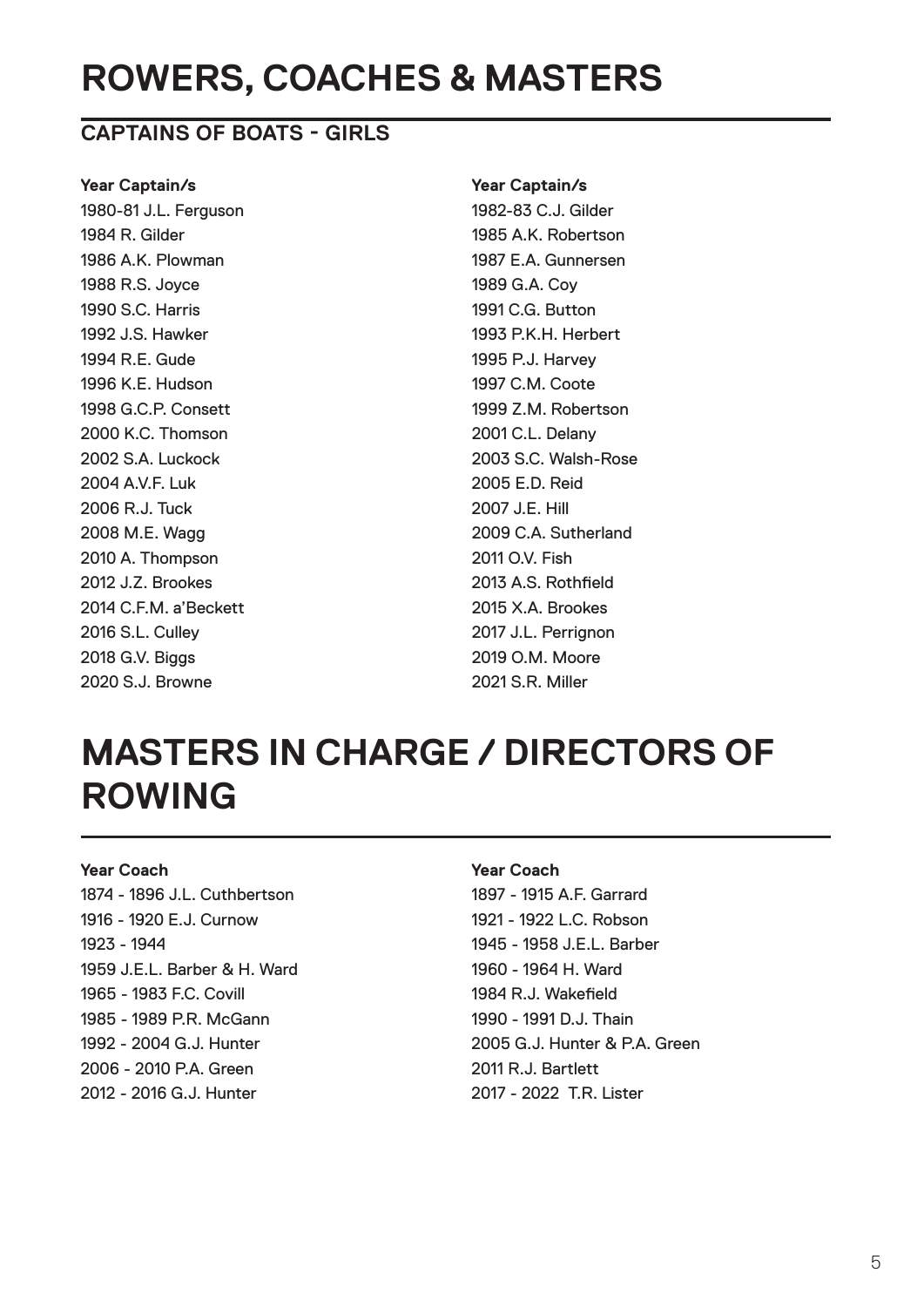## **1ST CREW COACHES - BOYS**

#### **Year Coach Year Coach** 1874 1875 J.L. Cuthbertson 1876 H. Upton 1877 J.L. Cuthbertson 1878 J.L. Cuthbertson & H.B. McCormick 1879 - 1882 J.L. Cuthbertson 1883 - 1884 1885 - 1888 J.L. Cuthbertson 1889 J.L. Cuthbertson & S. Fairbairn 1890 - 1893 J.L. Cuthbertson 1894 S. Fairbairn 1895 - 1896 J.L. Cuthbertson 1897 - 1915 A.F. Garrard 1916 - 1920 E.J. Curnow 1921 - 1922 L.C. Robson 1923 - 1944 W. H. Pincott 1945 - 1953 J.E.L. Barber 1954 R.M. Blomfield 1955 - 1957 J.E.L. Barber 1958 J.E.L. Barber & H. Ward 1959 - 1965 H. Ward 1966 -1969 A.C. Monger 1970 - 1983 F.C. Covill 1984 R. J. Wakefield 1985 - 1989 P.R. McGann & R.J. Wakefield 1990 R. J. Wakefield 1991 D.J. Thain 1992 S.M. Owen 1993 G.J. Hunter, S.M. Owen & R.J. Wakefield 1994 - 1995 G.J. Hunter & R.J. Wakefield 1996 P.R. Mc Gann & R.J. Wakefield 1997 G.J. Hunter, L. McCarthy & R.J. Wakefield 1998 - 2000 S.W. Edge, G.J. Hunter & R.J. Wakefield 2001 S.W. Edge & R.J. Wakefield 2002 S.W. Edge, G.J. Hunter & R.J. Wakefield 2003 S.W. Edge & G.J. Hunter 2004 S.W. Edge, G.J. Hunter & R.J. Wakefield 2005 - 2008 S.W. Edge & G.J. Hunter 2009 S.W. Edge, G.J. Hunter & R.P. Featherston 2010 - 2015 I.R. Watt 2016 - 2019 A. Tremul 2020 P.A. Frasca & C. Ryan

## **1ST CREW COACHES - GIRLS**

1981 E. Robb 1982 - 1985 W.A. Searle 1986 A. Darker & T. Lee 1987 - 1989 A. Darker 1990 - 1991 R.J.R. Ditterich 1992 E. C. Vahl Meyer 1993 - 1995 L.R. McCarthy 1996 L.R. McCarthy & G.J. Hunter 1997 - 2002 G.J. Hunter 2003 B.J. Stewart & G.J. Hunter 2004 G.J. Hunter 2005 B.S.H. Fry & R.P. Featherston 2006 P.A. Green 2007 - 2008 W.R. England 2009 W.R. England & R.P. Featherston 2010 R.P. Featherston

2020 A.E. Henricus

#### **Year Coach Year Coach**

2011 - 2012 W.R. England 2013 - 2016 W.R. England & D.H. Clingeleffer- **Woodford** 2017 W.R. England 2018 - 2019 A.E. Crow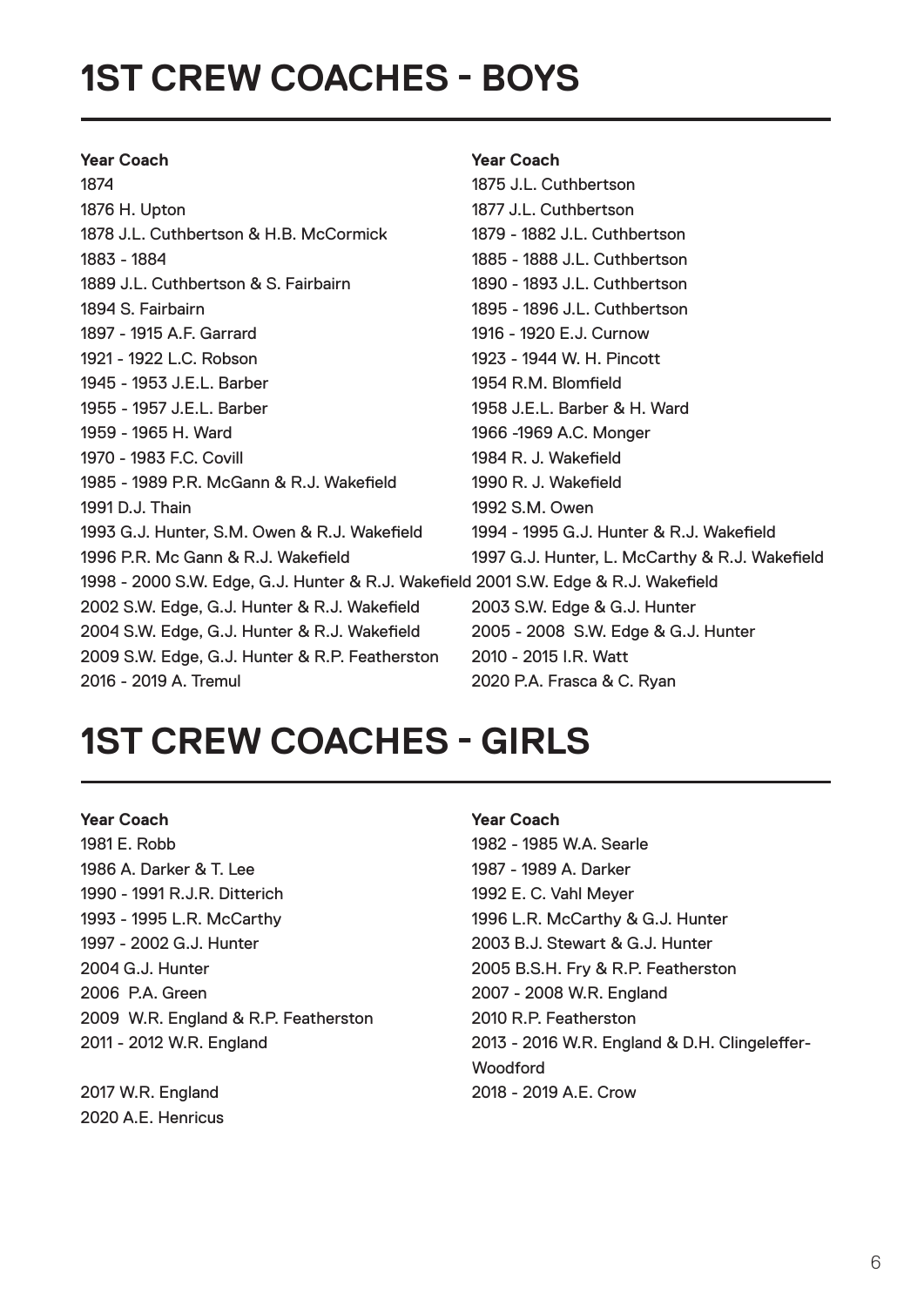# **ROWING RECORDS**

**HEAD OF THE RIVER FASTEST TIMES HELD BY GEELONG GRAMMAR SCHOOL**

| <b>Boys</b>    | <b>Time</b> | Year |
|----------------|-------------|------|
| 1st VIII       | 5.57:95     | 2017 |
| 2nd VIII       | 6.11:25     | 2017 |
| 3rd VIII       | 6.26:04     | 2017 |
| 4th VIII       | 6.52:81     | 2003 |
|                |             |      |
| <b>Yr 10.A</b> | 6.29:80     | 2017 |
| $Yr$ 10. $B$   | 7.00:84     | 2015 |
| <b>Yr 10.C</b> | 7.07:94     | 2017 |
|                |             |      |
| Girls          | <b>Time</b> | Year |
| 1st VIII       | 6.46:71     | 2015 |
| 2nd VIII       | 7.05:92     | 2015 |
| 3rd VIII       | 7.26:98     | 2011 |
|                |             |      |
| <b>Yr 10.A</b> | 3.52:40     | 2017 |
| <b>Yr 10.B</b> | 4.02:03     | 2017 |
| <b>Yr 10.C</b> | 4.19:04     | 2017 |

## **GGS ROWING OLYMPIANS**

| <b>OLYMPIAN</b>             | <b>DETAILS</b> | <b>GAMES</b>     | <b>COUNTRY</b> | <b>BOAT</b>       |
|-----------------------------|----------------|------------------|----------------|-------------------|
| John Campbell               | GI'09          | Antwerp 1920     | <b>GB</b>      | VIII              |
| <b>Thomas Cree</b>          | M'33           | Berlin 1936      | <b>GB</b>      | Pair              |
| <b>Samuel Wood</b>          | Cu'34          | Berlin 1936      | <b>AUS</b>     |                   |
| <b>Colin Douglas-Smith</b>  | Ge'37          | London 1948      | <b>AUS</b>     | <b>IV Coxed</b>   |
| <b>Brian Dawes</b>          | P'48           | <b>Melb 1956</b> | <b>AUS</b>     | VIII              |
| <b>Garth Manton</b>         | P'48           | <b>Melb 1956</b> | <b>AUS</b>     | VIII              |
| <b>Adrian Monger</b>        | FB'51          | <b>Melb 1956</b> | <b>AUS</b>     | VIII              |
| <b>Peter Evatt</b>          | M'39           | <b>Melb 1956</b> | <b>AUS</b>     | <b>IV Coxless</b> |
| James Jelbart               | P'51           | Rome 1960        | <b>AUS</b>     | <b>IV Coxless</b> |
| James Lowe                  | M'74           | Moscow 1980      | <b>AUS</b>     | VIII              |
|                             |                | Los Angeles 1984 | <b>AUS</b>     | VIII              |
| <b>Tim Young</b>            | P'74           | Moscow 1980      | <b>AUS</b>     | VIII              |
| <b>Simon Spriggs</b>        | <b>FB'86</b>   | Barcelona 1992   | <b>AUS</b>     | VIII              |
| <b>Kate Slatter</b>         | <b>Cl'88</b>   | Barcelona 1992   | <b>AUS</b>     | <b>IV Coxless</b> |
|                             |                | Atlanta 1996     | <b>AUS</b>     | Pair              |
|                             |                | Sydney 2000      | <b>AUS</b>     | Pair              |
| Angela Holbeck              | Ga'92          | Atlanta 1996     | <b>AUS</b>     | VIII              |
| Rebecca Joyce               | Ga'88          | Atlanta 1996     | <b>AUS</b>     | Double scull      |
| <b>Charlotte Sutherland</b> | Cl'09          | <b>Rio 2016</b>  | <b>AUS</b>     | VIII              |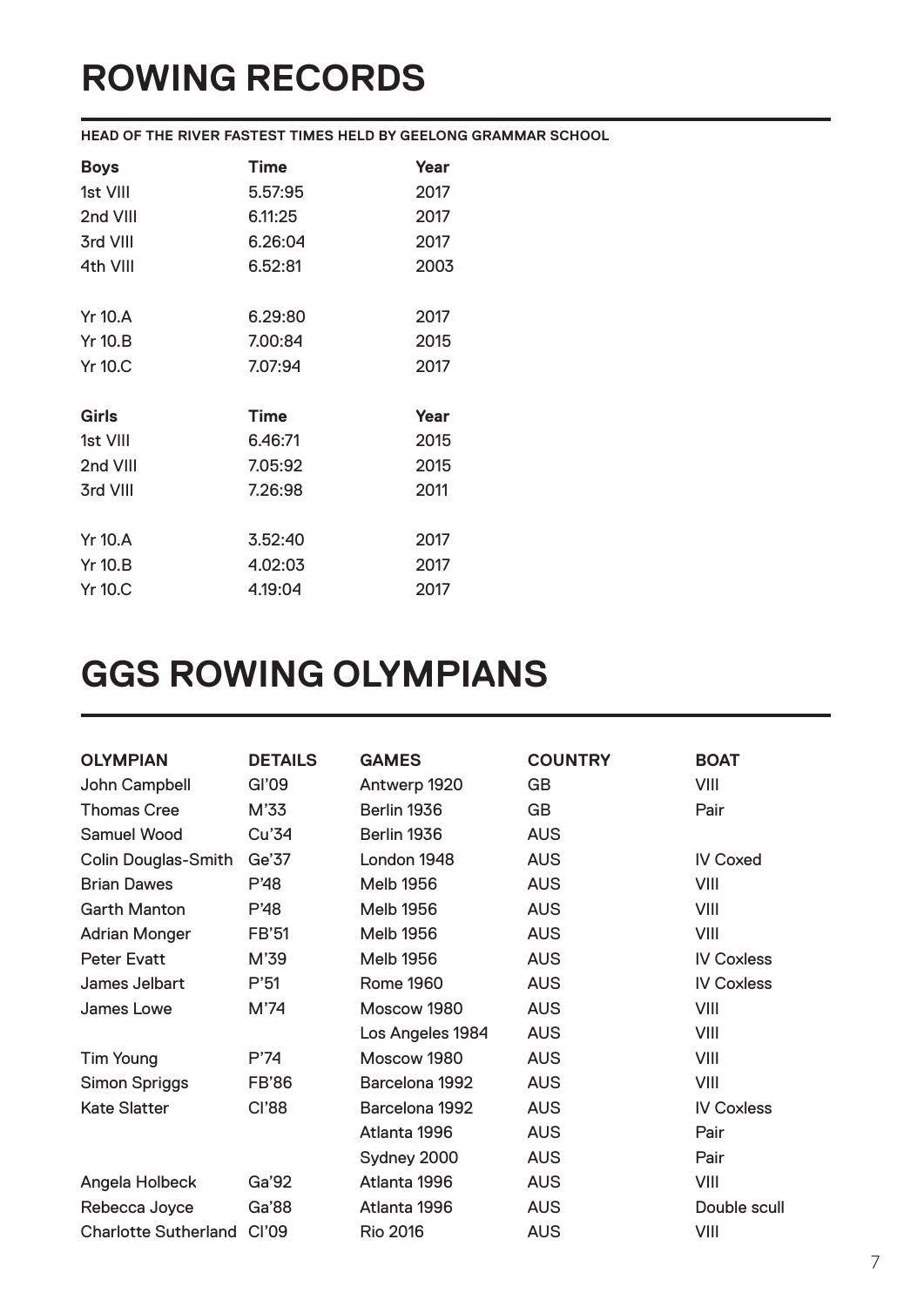## **LIST OF HONORARY LIFE MEMBERS**

#### **\* DECEASED**

#### **1963**

| John E L Barber *<br>J S Cook * | First Crew Coach - Master in Charge of Rowing                                        |  |  |
|---------------------------------|--------------------------------------------------------------------------------------|--|--|
| Jimmy Goucher *                 | <b>School Boatman</b>                                                                |  |  |
| M Makin *                       |                                                                                      |  |  |
| G P Smith *                     |                                                                                      |  |  |
|                                 |                                                                                      |  |  |
| 1967                            |                                                                                      |  |  |
| Don Cameron *                   | <b>School Boatman</b>                                                                |  |  |
| W (Bill) A Searle *             | Boys Rowing Coach and Girls First Crew Coach                                         |  |  |
| <b>Hubert Ward AO</b>           | Boys First Crew Coach-Master in Charge of Rowing-W.H. Pincott<br><b>Club Founder</b> |  |  |
| 1977                            |                                                                                      |  |  |
| Jessie Gadsden *                | <b>Benefactor</b>                                                                    |  |  |
| 2006                            |                                                                                      |  |  |
| <b>Frank Covill</b>             | Boys First Crew Coach - Master in Charge of Rowing                                   |  |  |
| lan Douglas QC                  | President of W.H. Pincott Club                                                       |  |  |
| William (Bill) Lester *         | Boys Rowing Coach - Secretary and Treasurer W.H.Pincott Club                         |  |  |
| <b>Paul McGann</b>              | Boys First Crew Coach - Director of Rowing                                           |  |  |
| <b>Garth Manton</b>             | President of W.H. Pincott Club                                                       |  |  |
| Adrian Monger *                 | Boys First Crew Coach - Secretary and Treasurer W.H. Pincott Club                    |  |  |
| Selwyn Owen                     | Boys First Crew Coach - Secretary and TreasurerW.H. Pincott Club                     |  |  |
| John Rowe AM                    | President of W.H. Pincott Club                                                       |  |  |
| Duncan Thain                    | Boys First Crew Coach - Director of Rowing                                           |  |  |
| <b>Tim Young</b>                | President of W.H. Pincott Club and First Patron                                      |  |  |
| 2007                            |                                                                                      |  |  |
| <b>Robert Wakefield</b>         | Boys First Crew Coach - Master in Charge of Rowing                                   |  |  |
| 2009                            |                                                                                      |  |  |
| Sarah Thompson                  | Vice - President of W.H. Pincott Club                                                |  |  |
| <b>Ralph Wilson</b>             | President of W.H. Pincott Club and Benefactor                                        |  |  |
| 2010                            |                                                                                      |  |  |
| <b>Stewart Edge</b>             | <b>Boys First Crew Coach</b>                                                         |  |  |
| <b>Simon Reed</b>               | Treasurer and Vice President of W.H. Pincott Club                                    |  |  |
| <b>Hugh Robertson</b>           | President of W.H. Pincott Club and Benefactor                                        |  |  |
| 2013                            |                                                                                      |  |  |
| Amanda Catanach                 | President of W.H. Pincott Club and Benefactor                                        |  |  |
| 2016                            |                                                                                      |  |  |
| <b>Rob England</b>              | Boys and Girls Rowing Coach, Girls First Crew Coach                                  |  |  |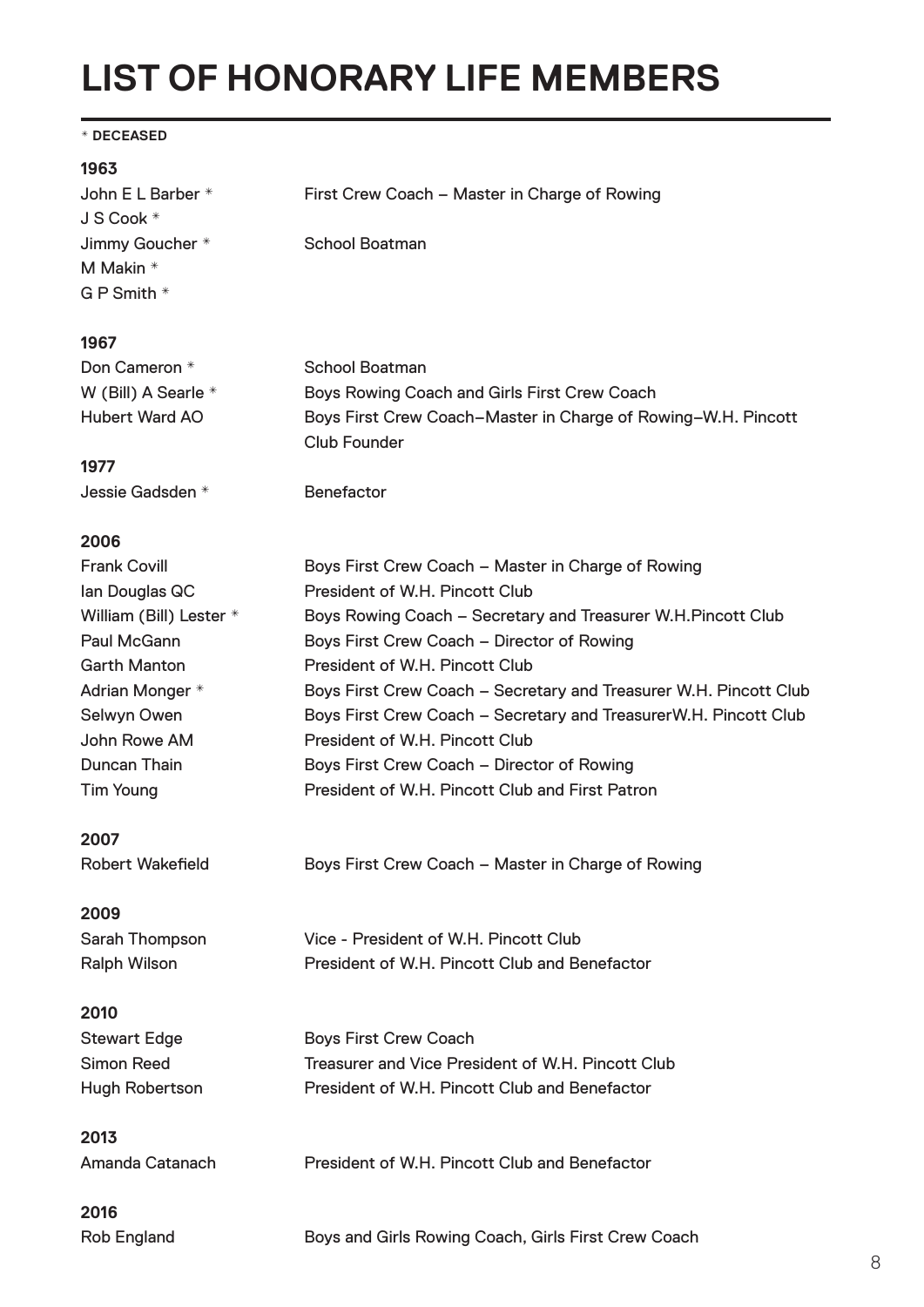# **LIST OF HONORARY LIFE MEMBERS**

#### **(CONTINUED)**

#### **2017**

Greg Earl Boatman

Geoff Hunter **Boys and Girls Rowing Coach, Director of Rowing** 

#### **2019**

Maryjane Crabtree Vice-President of W.H. Pincott Club Clive Jamieson President of W.H. Pincott Club

## **GP DOUGLASS MEMORIAL AWARD**

For a number of years the WH Pincott Club has been presenting Year 12 rowers with a small gift thanking them for their contribution to GGS Rowing. In 2017 the decision was made to reinstate the "GP Douglass Memorial Award" – after the award of the same name was gifted between 1920 and 1957.

Our thanks to the Officer Family from Warrnambool who are descendants of the Douglass family. Our gift to all Year 12 rowers now has a very special meaning.

The story of Lieut. George Percival Douglass MC (1896-1918) is one of a life tragically cut short by war. Sadly, it is not a unique story. WW1 claimed the lives of more than 60,000 Australians, with many more wounded or permanently disabled. Many of these men, including G P Douglass, enlisted during or shortly after secondary school. More than one hundred years later, the sacrifice made by these men is still felt strongly. Geelong Grammar School commemorates the lives of those who went to war in various ways, including plaques on the war memorial and stained glass windows in the Chapel. The story of one man, G P Douglass, in many ways symbolises the sacrifice made by many Old Geelong Grammarians.

## **GP DOUGLASS - THE STUDENT**

George Percival Douglass was the only son of Henry Percival Douglass (OGG) and Enid Mary Douglass (nee Webster). He was born in Geelong and attended GGS from 1909 to 1914. He was a house prefect of Perry House, played 1st XVIII Football from 1912 to 1914 and was the 1914 Swimming Champion.

He rowed 3 Seat in the 1913 1st VIII and 5 Seat in the victorious 1914 1st VIII. (The 1914 Crew was the first GGS crew to win the Head of the River in an eight-oared boat).



**G.P. Douglass**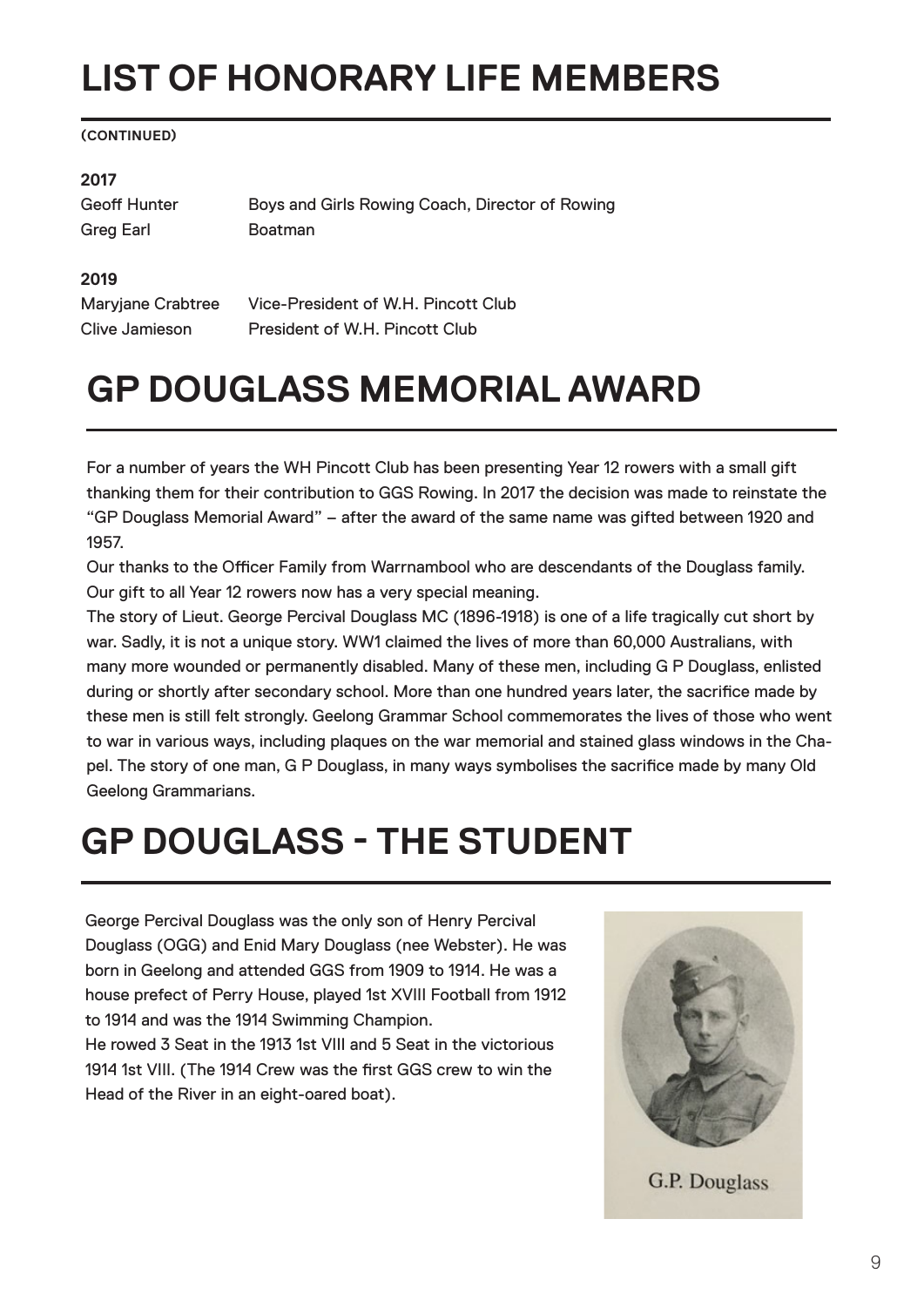# **GP DOUGLASS - THE SOLDIER**

He enlisted (along with a number of his crew mates) in the Australian Imperial Force on 20 August 1914, aged 18, while still at school. He went to Broadmeadows Camp before being shipped out to Egypt on 21 October 1914 with the 5th Battalion, 1st Division, A.I.F., arriving in Egypt in early December. It is difficult to imagine what it would have been like for young Australians, many of whom would have never left their home state, finding themselves in a foreign and hostile land far away from home. However, his time in Egypt was cut short by illness. He was admitted to hospital on the 13 March 1915 with acute Rheumatism (pain in joints and muscles) and after spending three months in an Egyptian hospital he returned home to Australia in July. He was discharged as medically unfit in December 1915.

With continued desire to help King and Country, he again sailed to England after Christmas in 1915 and enlisted in the Royal Field Army (RFA). The RFA provided medium calibre artillery support, including Howitzers. George was accepted into the RFA (157th Brigade), and was deployed to France in July 1916. By late 1917 George was reported to be suffering from "gas throat", and had lost his voice, probably the result of poisoning from chlorine gas. This possibly occurred during The Battle of the Somme (July – November 1916) which saw extensive use of chlorine gas. Chlorine gas was one of several gases used by both the Germans and British throughout the war.The use of chemical weapons in war was eventually outlawed under the Geneva Protocol of 1925.

In August 1917 George was sent to complete a gunnery course in Amiens, a city in Northern France on the banks of the Somme, in order to recover from gas poisoning.

In early 1918 George was promoted to the rank of Lieutenant, continuing to serve in France. In July 1918 his name appeared in the Supplement to the London Gazette in a list of citations for the Military Cross:

For conspicuous gallantry and devotion to duty. This officer carried out long reconnaissances [sic] in and beyond the front line infantry during daylight along a wide front, He sent back valuable information, which was only obtained at great personal risk.

He was critically wounded on 24 of August 1918 while trying to help a fallen gunner. He died the following day and was buried at Arneke British Cemetery, just outside the town of Cassel in northern France.

He is commemorated at the School on the war memorial plaque and the G P Douglass window in the Chapel. The School was also presented with the generous gift of a ceramic poppy from the Blood Swept Lands and Seas of Red installation at the Tower of London in 2014. This gift was made by Sheila Miskin (nee Scott) to commemorate the life of her uncle 'Geordie'.